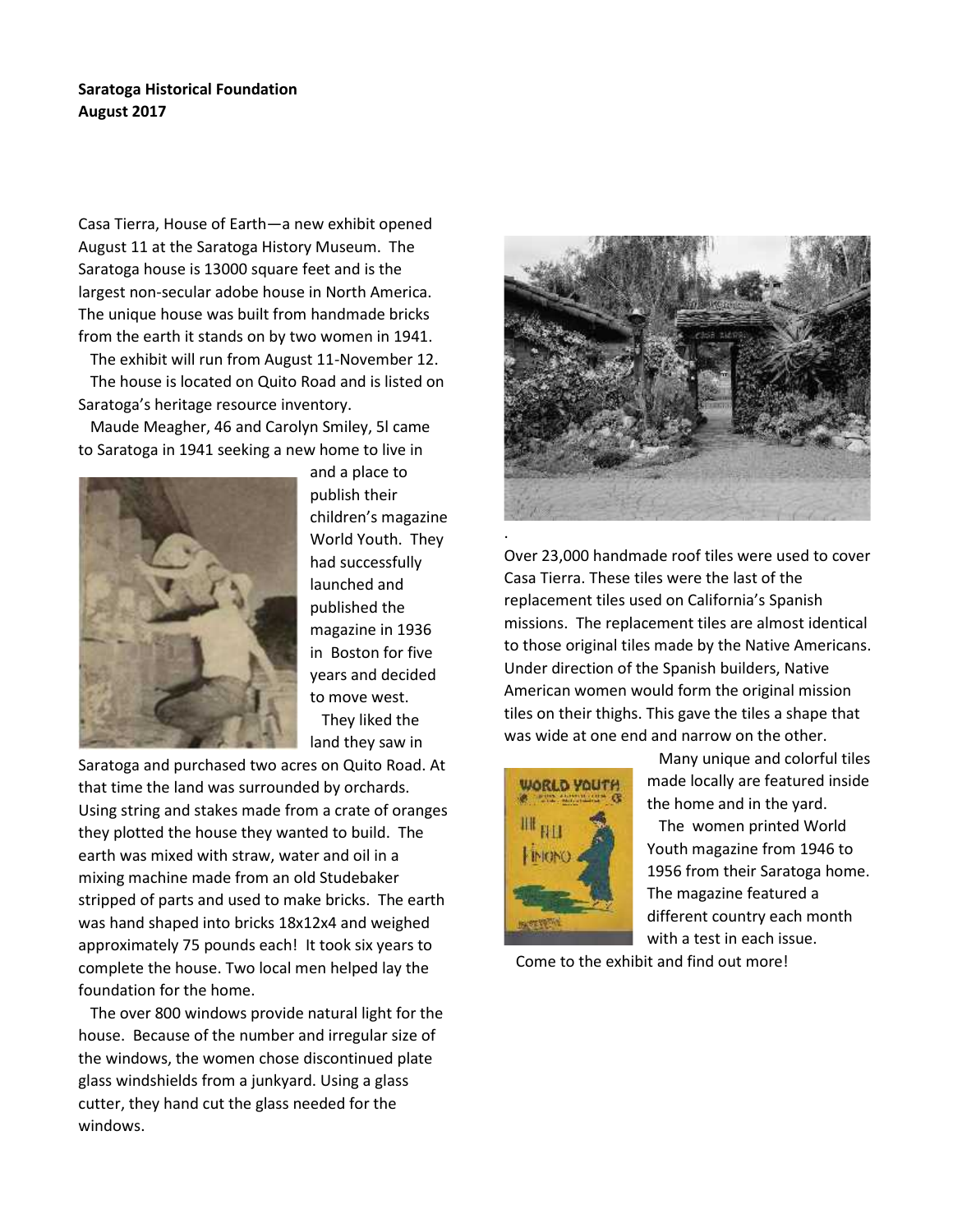#### **President's Corner**

In June the Board of Directors voted to elect Annette Stransky as president; Bob Himel, vice president and Yuchi Wang as treasurer for a term of one year.

The Saratoga Historical Foundation Board of Directors had its annual meeting with the City Council on July 5. The City Council expressed appreciation for the events and work the Foundation has been accomplishing during the year.

Among those achievements, we had a successful Honoring Saratogan dinner in May honoring four Saratogans. Each year the event seems to get better.



Good job Bob Himel for coordinating the event.

An estate sale of donated items was held August 12 to raising money for the blacksmith exhibit. The estate sale generated approximately \$3000. Thanks to Bob and his crew and the many donors!

We recently held the annual volunteer party to thank the many volunteers who help us produce events like the Blossom Festival, walking tours, docents who keep the museum open, education docents who coordinate the pioneer living classes, folks who decorate the museum for the holidays…. and the list continues. We had a good turnout with over 40 attending. The food was delicious, the music great and the conversation perfect. Our thanks to



#### *The mission of the Saratoga Historical Foundation is to preserve the unique history of Saratoga for the education and enjoyment of the community.*

The Saratoga Historical Park is open from 1-4 Friday and Sunday; 10-4 on Saturday. It is located at 20450 Saratoga-Los Gatos Road in Saratoga. Call 408-867-4311 for more information or go up to www.saratogahistory.com. For comments or suggestions concerning the newsletter, e-mail the newsletter editor at: annette@saratogahistory.com



Rina Shah for organizing this event.

Rina also coordinates India Day scheduled for October 8. This will be the third year the event has been held. If you haven't attended, stop by.

Other highlights of the year included:

\* The popular pioneer living classes produced by the education docents under the direction of Linda Hagelin. The first George and Louise Cooper essay contest for 4<sup>th</sup> and 5<sup>th</sup> grades was also held with much success.

\* The Peck Blessing bench is scheduled for completion in November thanks to Hugh Roberts for spearheading the project.

\* Ray Cosyn gave several popular presentations in the Bay Area on Saratoga history.

\* The Blossom Festival continues to be a success in preserving our heritage.

\* Three interesting exhibits and three membership lectures were produced.

\* The blacksmith exhibit fundraising continues with expectation of building in 2018.

\* The hutch for the McWilliams house is being constructed and will be beautiful when completed.

President Annette Stransky adds, "We can always use a few more volunteers to help. If you have an hour or two--- let's talk."

#### **On Orbit**

According to Nancy Lee, the story of how "On Orbit" drive got it's name is very interesting. She said, "Donald Rodoni was in construction just as his ancestors were. John Rodoni, as you might know, built several of the buildings on Big Basin Way. Donald chose this piece of property in exchange for building the road, "On Orbit" around 1950. At that time, the Apollo Mission was in progress and the roads were named with that in mind. So, we have "Apollo Heights", and "On Orbit" which is a loop. The scientists and engineers that work on these missions don't say something is "in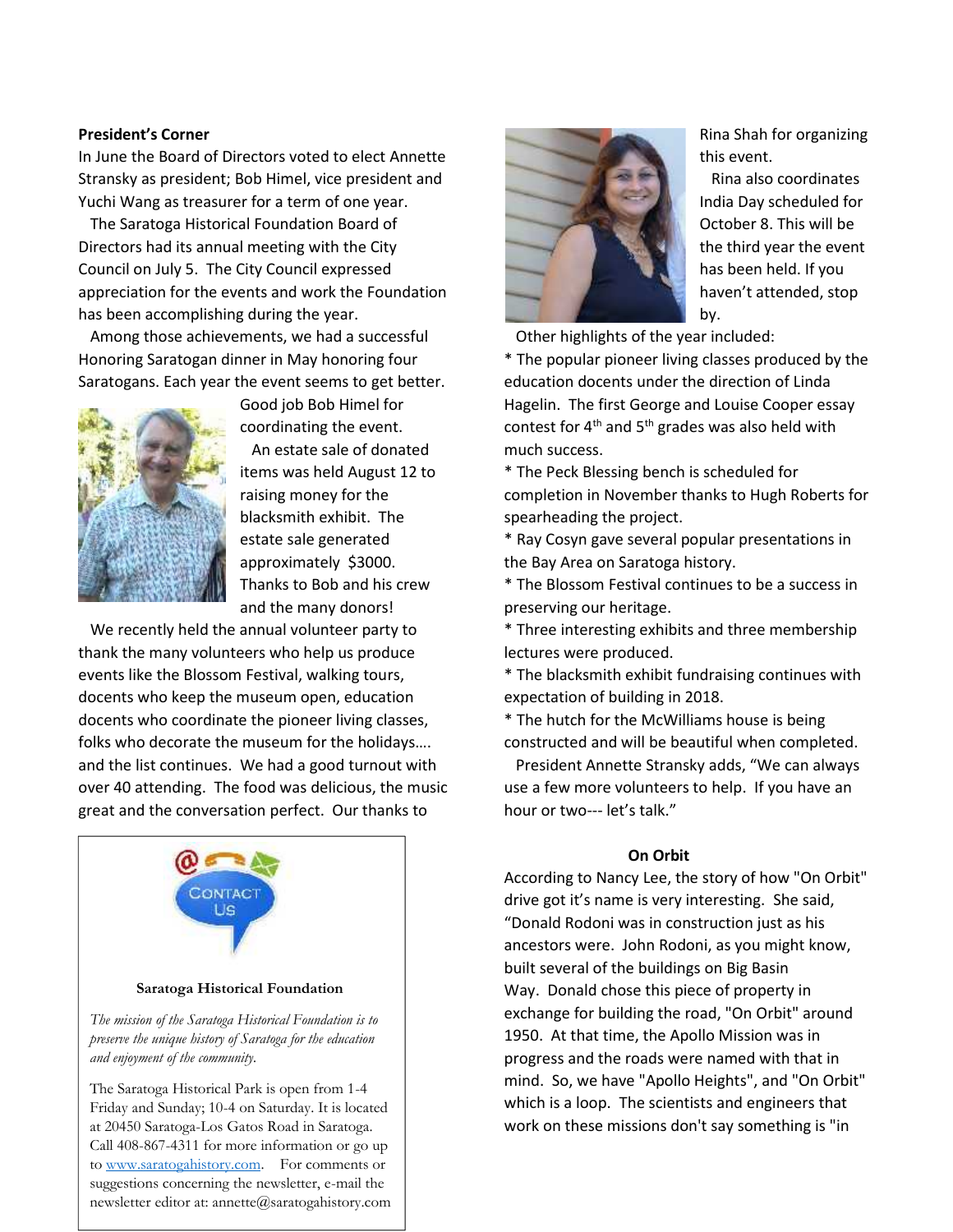orbit" like many of us would. They use the term "on orbit."

# **Circle These Dates on Your Calendar!**

| Now      | Casa Tierra—House of Earth—      |  |
|----------|----------------------------------|--|
|          | exhibit runs until November 12   |  |
| Sept. 12 | Film: The Indomitable Theodore   |  |
|          | Roosevelt                        |  |
| Oct. 1   | Mid-Autumn Festival              |  |
| Oct. 8   | India Day                        |  |
| Oct. 12  | Film: If You Knew Sousa          |  |
| Nov. 24  | Open House and New Exhibit opens |  |



Join us for a free viewing of the film "The Indomitable Theodore Roosevelt" on Tuesday September 12 at 7:30 PM at the Saratoga History Museum (20450 Saratoga-Los Gatos Road in Saratoga). The event will be hosted by Ray Cosyn, Director of the Saratoga Historical Foundation. Roosevelt was an author, explorer, soldier, naturalist as well as the 26<sup>th</sup> President of the United States. He authored over 26 books, initiated the First US Volunteer Cavalry Regiment known as the Rough Riders, is one of four presidents depicted on Mount Rushmore, won the Nobel Prize for Peace for mediating an end to the Russo-Japanese War and secured the route and began construction of the Panama Canal. Join us and find out how he came to be known as "Indomitable."

# **March On Over For A Free Film October 12 on Philip Sousa**

Enjoy a free viewing of "If You Knew Sousa" and delight in the marching music of John Philip Sousa on Thursday, October 12 at 7:30 PM at the Saratoga



History Museum (20450 Saratoga-Los Gatos Road in Saratoga). The event will be hosted by Ray Cosyn, Director of the Saratoga Historical Foundation. John Philip Sousa is known as the "March King" for his work. His best known marches are The Stars and Stripes

Forever; Semper Fidelis, the official march of the US Marine Corp; and Liberty Bell to mention a few. Sousa also invented the sousaphone, a large brass instrument similar to a tuba. Find out more about this talented musician.

## **Mid-Autumn Festival is Almost Here!**



Mid-Autumn Festival will have a lecture, crafts, and performers on October 1 at the Saratoga History Museum from 1-4 PM. The event is free.

**India Day is Coming!**



Join us for an afternoon of music, dance, and crafts on October 8 at the Saratoga History Museum from 1-4 PM. The event is free!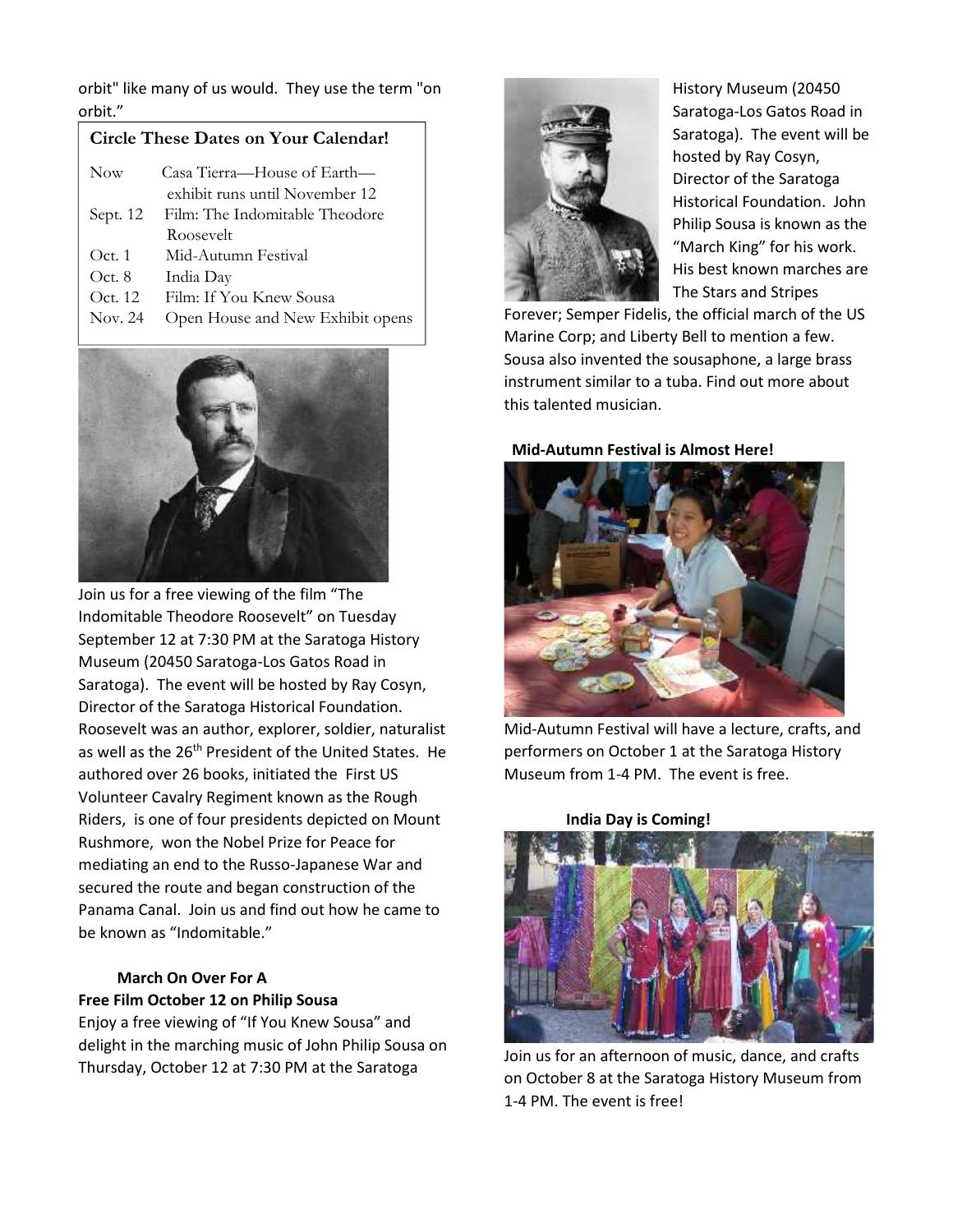# **All Fired Up Reminisces of an Anonymous Fire Fighter**

Recently a written "history" of the Saratoga fire house was dropped off to the museum and written by an anonymous fire fighter. Excerpts are shared here.

Around 1925 the second "firehouse" was acquired in a stall or two in the Russell-Tarleton Garage later known as the Saratoga Garage. It was a full-service gas station and garage located at the southeast corner of the Saratoga crossroads.



After renting space at the Saratoga Garage for 25 years, the property was finally on the market and the Saratoga Fire District acquired the property.

Many Saratogans still remember that the firehouse had an electric siren on top of the roof that produced a distinctive but memorable wail.

![](_page_3_Picture_6.jpeg)

Here's where we pick up the story written by our anonymous fire fighter:

"Among the changes to the building were the creation of offices and AMR quarters, reconfiguring the bedroom and dayroom areas, and removing the corrugated metal roof. In order to reduce the time spent cleaning the white ceilings, they were painted black. The floors were refinished several times with a red epoxy surfacing material. The incredible strength of the epoxy could be seen when the fire engines were rolled over the freshly painted floors too soon. Patches of the floor would rip up and stick to the tires for months at a time before finally wearing off.

'I remember those floors,' said a current fire fighter. 'We used to steal John Campbell's soft hat and run over it with the fire engine over and over again. Man did we laugh.'

Within the confines of these walls, were some of the world's most treasured and precious artifacts. I'm not referring to the Model A fire truck that was retired in 1950, or the Model T that was sold at auction to Walter Worden in 1937, or the LeFrance fire engine that is still sealed in the building wall… No my friends, the truly cherished relics were the inhabitants of the game room-- a pool table, a shuffle board, and the granddaddy of them all…the beer machine!

The pride of the station was the refreshment dispenser. For two shiny nickels you could get one of the world's finest mood altering substances. I mean the real cold, old fashioned, fresh from the barrel, straight to the glass, into the package, up to the store, and then into the machine…BEER! It was definitely a station centerpiece.

One fire fighter remembers, 'Coming back from a long day fighting a grass fire…that beer machine looked pretty damn good.'

Eventually the machine was decommissioned. It

![](_page_3_Picture_15.jpeg)

was given to the first person that agreed to haul it away. Although it was never given a proper send off, it is still remembered and even brings a tear to some eyes. Today it remains one of the eight wonders of

the ancient world lost in time, but engraved in memory.

The game room had a vintage pool table made of red oak and mahogany with drop slots and a ball return that would put a golden retriever to shame. Story cont. on page 5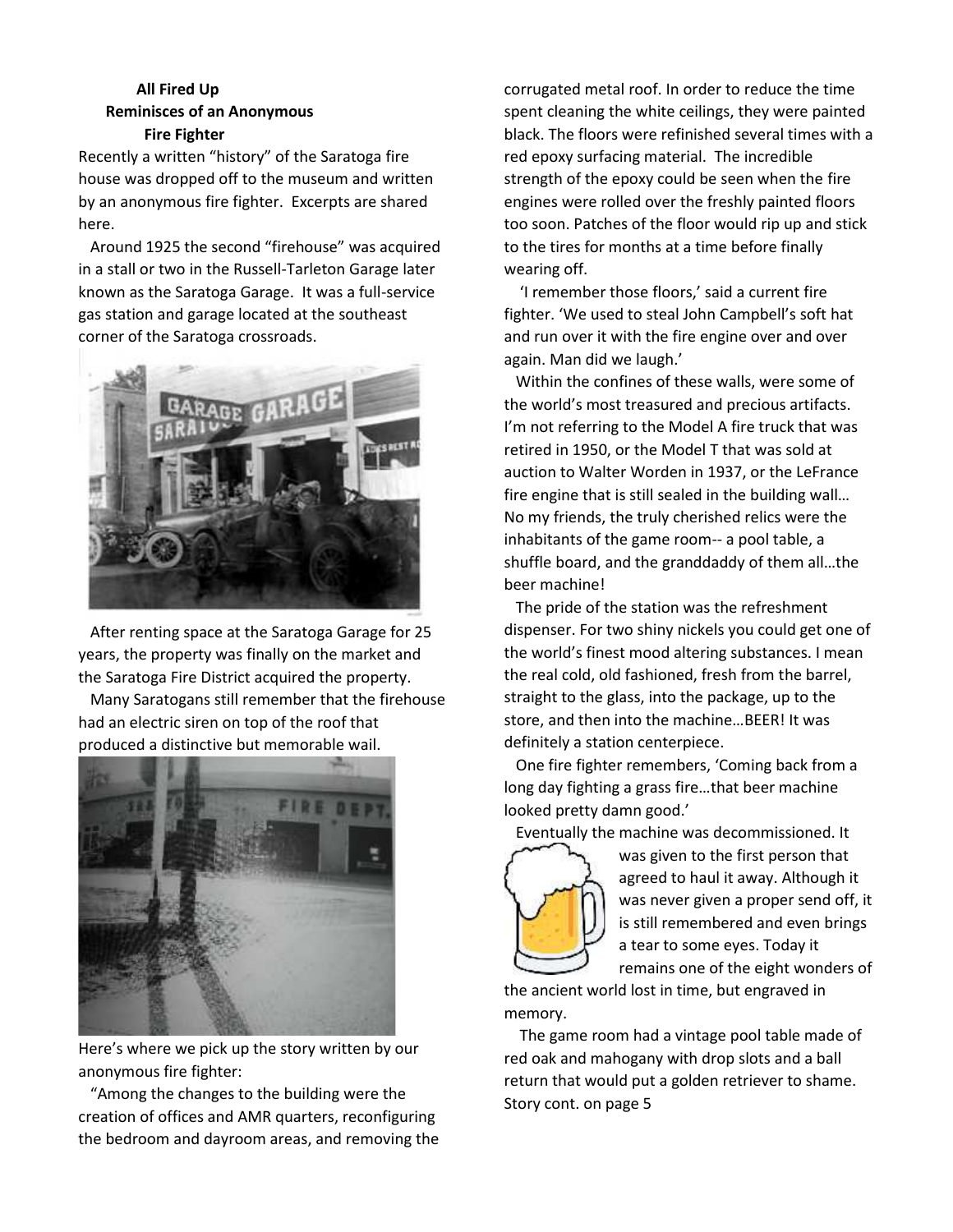#### Continued from page 4

The pool table was eventually moved to the Fireman's Hall on Oak Street and sold for scrap felt.

Along the wall sat one of the world's first ever shuffle board table which glistened from over 57 layers of hand brushed varnish. This table met its maker when the value of its services were ignored and the demand for space took precedence. Rumor has it that an unnamed butcher who had a patch on one eye, three missing fingers on one hand, and walked with a limp jogged into town one day. He offered to take the table off the station's hands. Everyone was shocked when he took out a circular saw and chopped the table in thirds. It's believed that the three pieces were sent to the four corners of the earth where they are still used to this day as cutting boards for raw meats and vegetables.

These stories only scratch the surface. So much lies within the memories of this place. While the building may soon be gone, it's important to know that memories of it will last. Reminiscing about an old friend is never a bad thing."

Editor's Note: The old fire station was torn down on August 18, 2003. The new fire house was built and dedicated in the same location in 2004.

#### **Here Comes the Sun**

![](_page_4_Picture_6.jpeg)

August 21 was a special day for the total eclipse of the sun seen across the US. A day celebrated in song—Total Eclipse of the Heart, by Bonnie Tyler; Here Comes the Sun by the Beatles; Bad Moon Rising by Credence Clearwater; Blue Moon by Billie Holiday and many more memorable tunes. The other significance of this date is it is the late historian Willys Peck's birthday. He was born on August 21,

1923. We are sure he was looking down and celebrating in his own style-- wearing his signature green eye shade, favorite brown corduroy pants and enjoying Hagen Daz ice cream while thinking of an appropriate headline for the event.

#### **Sweeping Event by Saratoga High**

![](_page_4_Picture_10.jpeg)

Activities Director and History Teacher Matt Torrens organized a crew of Saratoga High students to perform community service for the Saratoga Village. Students came to the Saratoga History Museum and clipped spent roses, washed the McWilliams porch and rails, and swept the sidewalk. Thank you!

#### **Block Party on DeHavilland Drive**

![](_page_4_Picture_13.jpeg)

Residents living in the vicinity of Shubert Court and DeHavilland Drive celebrated with a block party on August 20. The LaBamba theme included music, food, and friendship. As part of the party program, Councilmember Rishi Kumar invited SHF Historian Ray Cosyn to talk about actress Olivia deHavilland whose name graces the street and who once lived in Saratoga.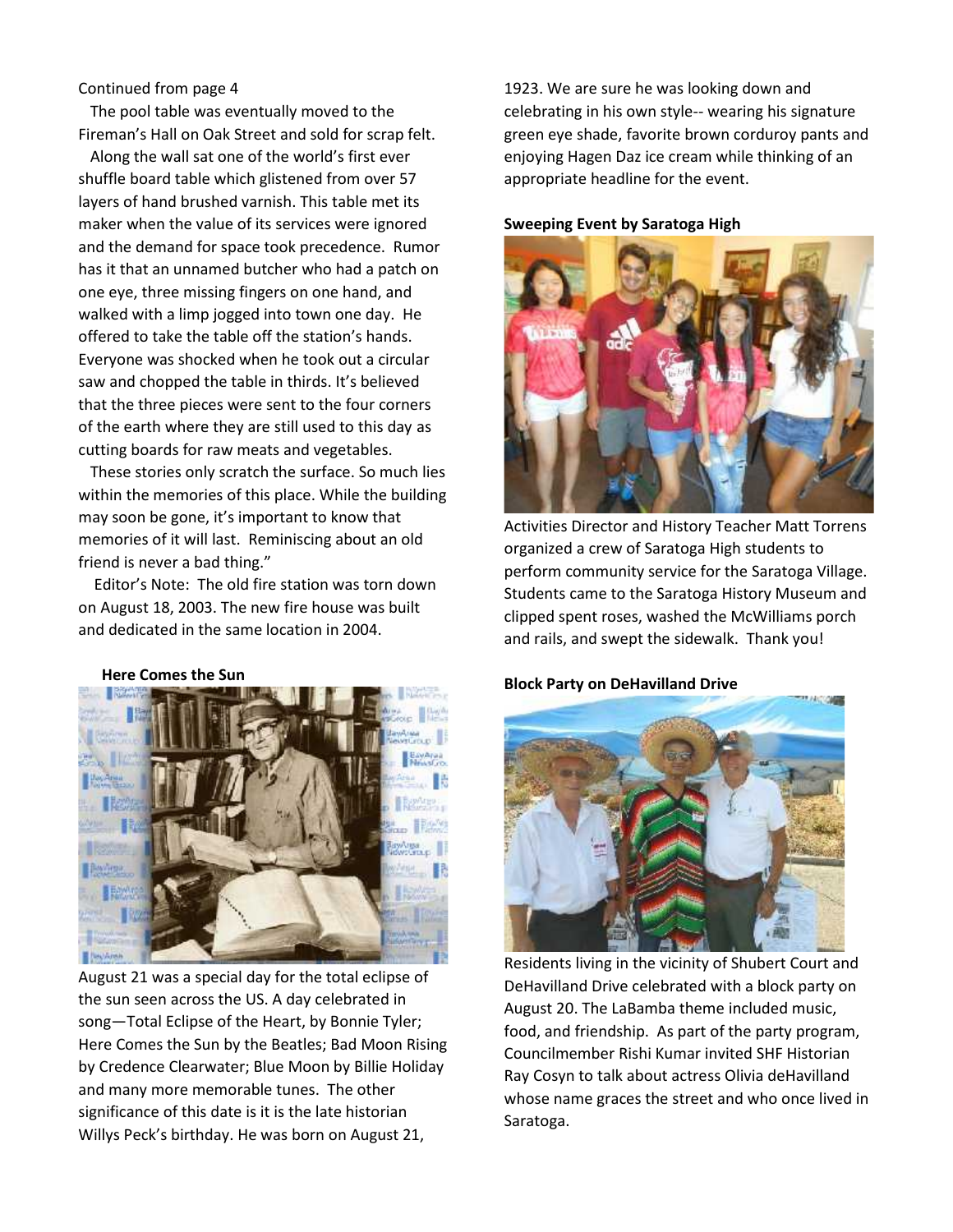#### **Home Grown Fame---**

Saratogans contribute to the rich fabric of life in many ways. The following are some of the people who have had an impact in art, athletics, performing arts and more. Some were born in Saratoga—others moved here to enjoy the community. See how many you recognize or remember!

### **Art**

*Sarah Brown* (1846-1916), daughter of abolitionist John Brown. Taught art as well as painted. *Helen Caswell* (1925- ) painter, author and illustrator of children's book on religion.

*Albert DeRome* (1885-1959) In his youth he worked

![](_page_5_Picture_5.jpeg)

at the Congress Springs Hotel in Saratoga. He became a California landscape painter, especially of natural landscape formations, seascapes and marine scenes near Carmel and Monterey. *Josef diSigall* (1891-

1953) also spelled Josef

Sigall lived on 70 acres behind Senator Phelan's home, Villa Montalvo. In Europe he painted nearly all contemporary monarchs including King George VI. He came to the U.S. in 1922 and painted portraits of Presidents Coolidge, Hoover, Roosevelt, their families and cabinets.

*Theodore Wores* (1859-1939) Converted a church into a studio in Saratoga. Painted in Japan, Europe but said his best work was in California.

*Victor Zane* (1921-2010) In 1976 his work was displayed in the Louvre as part of the "American Painters in Paris" exhibit. His subjects reflected his wide travels and many interests: marine, American West, Africa, Haiti, Caribbean, Mexico, and the Canadian Rockies. His last series of paintings were studies in ballet.

#### **Athletes**

*Brett Bonvechio* (1982-) (Prospect High School) Minor League baseball player *Stephanie Elam* (1974- ) (Saratoga High school) currently anchor reporter for NBC in Los Angeles. Continued on page 7.

*Melaney "Laney" Diggs*, (1992-) figure skater competing in 2005-2009 U.S. Figure Skating Championships.

*Lee Hancock* (1967) (Saratoga High 1985) Major League baseball player

*Bill Haselman* (1966-)(Saratoga High 1984) Major League baseball player

*Patrick Marleau* (1979-) San Jose Sharks 1997-2017 now hockey player for Toronto Maple Leaf *Patricia Noriko Miranda* (1979-) (Saratoga High 1997) bronze medalist in 2004 Olympics First woman in Olympic wrestling to receive a medal.

*Carrie Steinseifer* (1968-) (Saratoga High 1986) gold medalist in swimming in 1984 Olympics Yosh Uchida (1920-) Successfully lobbied to have

judo considered as a sport rather than martial art.

![](_page_5_Picture_19.jpeg)

Team coach of the first Olympic Judo Tournament at the 1964 Summer Olympics in Tokyo.

*Kerri Lee Walsh*, (1978-) volleyball gold medalist in multiple Olympics and World Championships **Performing Arts (music, drama, dance, poetry)** *Judith Baum,* granddaughter

of Frank Baum, creator of the Wizard of Oz series. Career launched by Dorothea Johnston. *Gordy Carbone* (1975) (Prospect High 1993) lead singer in the bands The Forgotten, Lars Frederiksen

and the Bastards *Olivia deHavilland* (1916- ) Went to Saratoga Oak Street school and graduated from Los Gatos High school. Two Oscars and Golden Globe awards were won. Returned to Saratoga many times to see

![](_page_5_Picture_24.jpeg)

friends.

*Ann Edmunds*, actress known for the films: The Nurses' Secret, Here Comes Happiness and Thieves Fall Out . *Stephanie Elam* (1974- ) (Saratoga High school) currently anchor reporter for NBC in Los Angeles.

Continued on page 7.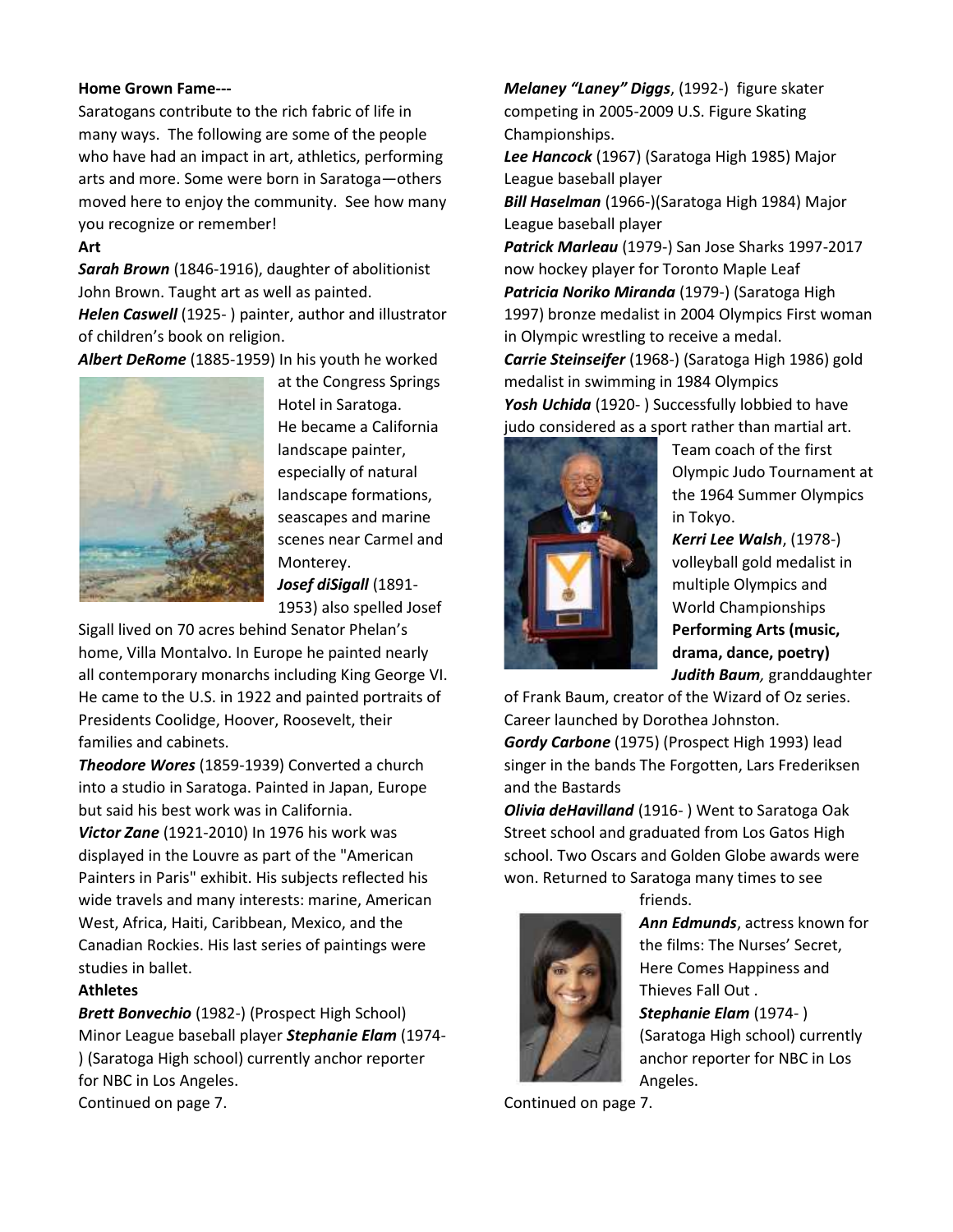## **Continued from page 6.**

*Joan Fontaine* (1917-2013). Went to Saratoga Oak Street school. Author and actress, won two Oscars. *Lilian Fontaine* (1886-1975) actress—moved from Japan to California and had a home built in Saratoga. Continued acting. Daughters: actresses Olivia deHavilland and Joan Fontaine.

*Zach Gill* (Saratoga High 1993) Animal Liberation Orchestra, singer, songwriter

*Lance Guest* (1960- ) (Saratoga High 1978) Actor, The Last Starfighter, film and Broadway. Grew up on an 11-acre prune ranch in Saratoga.

*Mike Gurley* (1960- ) (Saratoga High, 1978) singer, songwriter, guitar player formed dada band. Published 300 songs, sold one million records. Shown below.

![](_page_6_Picture_5.jpeg)

*Patricia Ironsides,* established the Summer Circle Theater in the Hotel Lyndon in the 1950s. She and her husband also experimented with one-act plays in the Saratoga Theater.

*Alex Lagemann* (1989- ) (Saratoga High 2007) singer, songwriter, formed band: Radical Something.

*Les Landin* (1923-2010) teacher, principal, author and was "Buckskin Bob" on local television in the 1950s. Started singing group called the Skillet Likkers.

*Jen Levin* (1983- ) (Prospect High) actress, Single Parent Date Night

*Audrey Long* (1922-2014) actress 1942-1951 *Glen MacWilliams* (1898-1984) cinematographer for Laurel & Hardy films, Alfred Hitchcock films *Paul Magid* (1954- ) (Saratoga High 1972) cofounder

![](_page_6_Picture_11.jpeg)

The Flying Karamazov Brothers. *Mildred Manning* (1890- 1963) silent film actress who starred in 36 films *William Mayes* (1965- ) (Saratoga High 1983) TV spokesperson, actor

*GW McGrew*, (1861-1900) Saratoga's first poet, The Story of A Bell and Other Poems.

*Mekenna Melvin* (1985) actress in Chuck, 3 Rivers, Lie to Me

*Tom Miller* (1961) actor, director Jersey boys, American Beauty

*Joe Murray* (1961- ) animator, creator Rocko's Modern Life and Camp Lazio. Had studio in Saratoga. *Jon Nakamatsu* (1968- ) (Prospect High 1986) classical concert pianist

Korla Pandit (1921-1998) musician, composer, pianist, television pioneer. Known as the Godfather of Exotica. Lived in Saratoga during the 1950s. *Dan Rusanowsky*, sports broadcaster for San Jose Sharks called the Voice of San Jose Sharks. He lives in Saratoga.

*Ed Solomon* (1960- ) (Saratoga High 1978) actor, director, writer and producer, Men in Black, Bill & Ted's Excellent Adventures

*Steven Spielberg* (1946- ) (Saratoga High School 1965) director of Oscar winning films—Jaws, Jurassic Park and ET established box office records *Vienna Teng* (1978- ) (Saratoga High 1996) singer, songwriter, pianist

*Clarence Urmy* (1858-1923) first native poet of California. Lived brief time in Saratoga He published three volumes of collected verse: A Rosary of Rhyme, Vintage of Verse, and California Troubadour *David Warshofsky* (1961- ) (Saratoga High 1979) actor both in film and television

*James Williamson* (1949- ) guitarist for Iggy and The Stooges; went into high tech for 30 years; made a comeback with The Stooges. Shown in photo below.

![](_page_6_Picture_22.jpeg)

# *What about the Authors?*

Next issue will cover authors born in or living in Saratoga as well as inventors. Editor's note: If your favorite performer is missing from the list email info@saratoga history.com or call 408-867-4311.